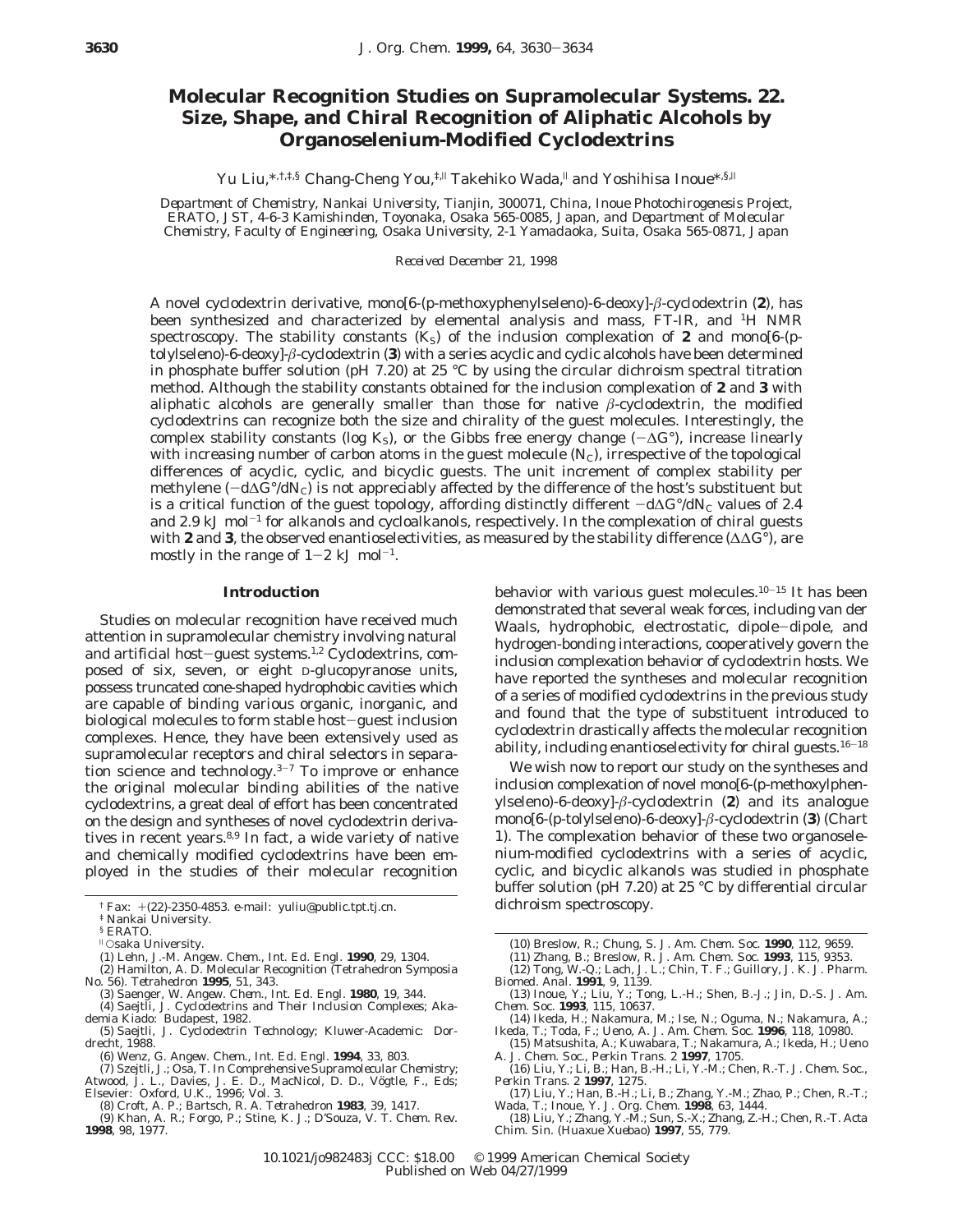

## **Experimental Section**

**Materials.** All guest alcohols were commercially available and used without further purification. *â*-Cyclodextrin of reagent grade (Suzhou Monosodium Glutamate Works) was recrystallized twice from water and dried in vacuo at 95 °C for 24 h prior to use. *N*,*N*-Dimethylformamide (DMF) was dried over calcium hydride for 2 days and then distilled under a reduced pressure prior to use. Disodium hydrogen phosphate and sodium dihydrogen phosphate were dissolved in distilled, deionized water to make a  $0.1$  mol dm<sup>-3</sup> phosphate buffer solution of pH 7.20 for CD spectral measurements.

Mono[6-(*p*-methoxylphenylseleno)-6-deoxy]-*â*-cyclodextrin (**2**) was synthesized by the reaction of mono[6-*O*-(*p*-toluenesulfonyl)]-*â*-cyclodextrin (6-OTs-*â*-CD)19 with di(*p*-methoxylphenyl) diselenide<sup>20</sup> according to a similar procedure described previously for mono[6-(*p*-tolylseleno)-6-deoxy]-*â*-cyclodextrin (**3**).21 Sodium borohydride (0.037 g, 1 mmol) was added to the yellow solution of di(*p*-methoxylphenyl) diselenide (0.164 g, 0.5 mmol) in dry ethanol (50 cm<sup>3</sup>) with stirring under nitrogen at room temperature. After the solution turned to colorless, a solution of mono[6-*O*-(*p*-toluenesulfonyl)]-*â*-cyclodextrin (1.29 g, 1 mmol) in dry DMF (75 cm3) was added dropwise into the solution and heated to 80 °C for 5 h with stirring. The resultant solution was evaporated under a reduced pressure to give a light-yellow powder, which was dissolved in a minimum amount of hot water, and then the solution was poured into acetone (200 cm3). The precipitate formed was filtrated to give white powder. The crude product was recrystallization three times from water and dried in vacuo to give a pure sample in 50% yield: FAB-MS (NaI)  $m/z$  1327 (M + Na<sup>+</sup> - 3H<sub>2</sub>O), 1305 (M + H<sup>+</sup> - 3H<sub>2</sub>O); UV-vis λ<sub>max</sub> (H<sub>2</sub>O)/nm (ε/dm<sup>3</sup> mol<sup>-1</sup> cm<sup>-1</sup>) 232.2<br>(12500), 268.2 (3030); FT-IR (KBr) *ν/*cm<sup>-1</sup> 3388, 2914, 1630, 1602, 1509, 1406, 1339, 1284, 1242, 1150, 1073, 1022, 941, 749; 1H NMR *<sup>δ</sup>* 7.43 (d, 2H), 6.85 (d, 2H), 5.6-5.9 (m), 4.83 (m, 7H), 4.5 (m), 3.0-4.0 (m). Anal. Calcd for C<sub>49</sub>H<sub>76</sub>O<sub>35</sub>Se·3H<sub>2</sub>O: C, 43.33; H, 6.09; Se, 5.81. Found: C, 43.49; H, 6.55; Se, 5.87.

**Spectrometric Measurements.** Absorption and induced cirular dichroism measurements were performed in a conventional quartz cell (light path 1 cm) on a Shimadzu UV-2401 or JASCO V-550 spectrophotometer and on a JASCO J-720W spectropolarimeter equipped with a temperature controller, respectively.

The inclusion complexation by the organoselenium-modified  $\beta$ -cyclodextrins was best detected by circular dichroism (CD) spectrometry, since the absorption spectrum did not show any significant changes even upon addition of a large excess of the guest.22 The CD spectra of *â*-cyclodextrin derivatives **2** and **3**  $(0.5-1.0 \times 10^{-4} \text{ mol dm}^{-3})$ , were measured at 25 °C in the presence of varying concentrations of guest in the phosphate buffer. The differential CD spectra were obtained by subtracting the original CD spectrum, recorded in the absence of a guest, from those recorded in the presence of a guest.

## **Results and Discussion**

**Circular Dichroism Spectra.** The absorption and circular dichroism spectra of mono[6-(*p*-metholxylphen-



**Figure 1.** (a) Circular dichroism and (b) absorption spectra of 6-(*p*-methoxylphenylseleno-6-deoxy)-*â*-cyclodextrin (**2**) (50  $\mu$ mol dm<sup>-3</sup>) and  $\delta$ -(*p*-tolylseleno-6-deoxy)- $\beta$ -cyclodextrin (**3**) (50  $\mu$ mol dm<sup>-3</sup>) in pH 7.2 phosphate buffer solution at 25 °C.

ylseleno)-6-deoxy]-*â*-cyclodextrin (**2**) and mono[6-(*p*tolylseleno)-6-deoxy]-*â*-cyclodextrin (**3**) are shown in Figure 1. Possessing similar aromatic chromophores appended to cyclodextrin, the circular dichroism spectra of **2** and **3** are very similar in shape. Thus, the  ${}^1L_a$  and  ${}^1L_b$ bands of both **2** and **3** show moderate negative and positive extrema, respectively. On the basis of the Kajtar's sector rule and Harata's results,  $23-25$  we deduce that the aromatic substituents of **2** and **3** do not penetrate deeply into the cavity of cyclodextrin but are shallowly included in a direction perpendicular to the cavity axis. Examination with Corey-Pauling-Koltun (CPK) molecular models also indicates that the *p*-substituted phenyl group cannot deeply intrude into the cyclodextrin's cavity, since the linker group is not long enough to allow full penetration of the aryl group into the cavity. Interestingly, the relative CD intensity of the  ${}^{1}L_{a}$  and  ${}^{1}L_{b}$  bands is obviously inverted between **2** and **3**, affording a more negative extrema for the  ${}^{1}L_{a}$  of **3** but a more positive extrema for the  ${}^{1}L_{b}$  band of **2**. The less negative  ${}^{1}L_{a}$  and more positive  ${}^{1}L_{b}$  bands observed for **2** may indicate the slightly shallower but more perpendicular penetration of the anisyl group in **2** as compared with the tolyl group in **3**.

**Complex Stability Constant.** The CD spectral study with modified cyclodextrins enables us not only to elucidate the conformation of the aromatic moiety in the hosts but also to determinate the complex stability constants. When a guest was added to an aqueous solution of **2** or **3**, significant changes were observed in the CD spectrum, although practically no change was observed in the absorption spectrum. Typical changes in the CD and differential CD spectra are shown in Figure (19) Matsui, Y.; Okimoto, A. *Bull. Chem. Soc. Jpn*. **<sup>1978</sup>**, *<sup>51</sup>*, 3032.

<sup>(20)</sup> Sharpless, K. B.; Young, M. W. *J. Org. Chem.* **1975**, *40*, 947. (21) Liu, Y.; Li, B.; Wada, T.; Inoue, Y. *Supramol. Chem.* **1999**, *10*,  $173 - 184.$ 

<sup>(22)</sup> Tong, L.-H.; Hou, Z.-J.; Inoue, Y.; Tai, A. *J. Chem. Soc., Perkin Trans. 2* **1992**, 1253.

<sup>(23)</sup> Kajtar, M.; Horvath-Toro, C.; Kuthi, E.; Szejtli, *J. Acta Chim. Acad. Sci. Hung.* **1982**, *110*, 327.

<sup>(24)</sup> Harata, K.; Uedaira, H. *Bull. Chem. Soc. Jpn.* **1975**, *48*, 375. (25) Kodaka, M. *J. Am. Chem. Soc.* **1993**, *115*, 3702.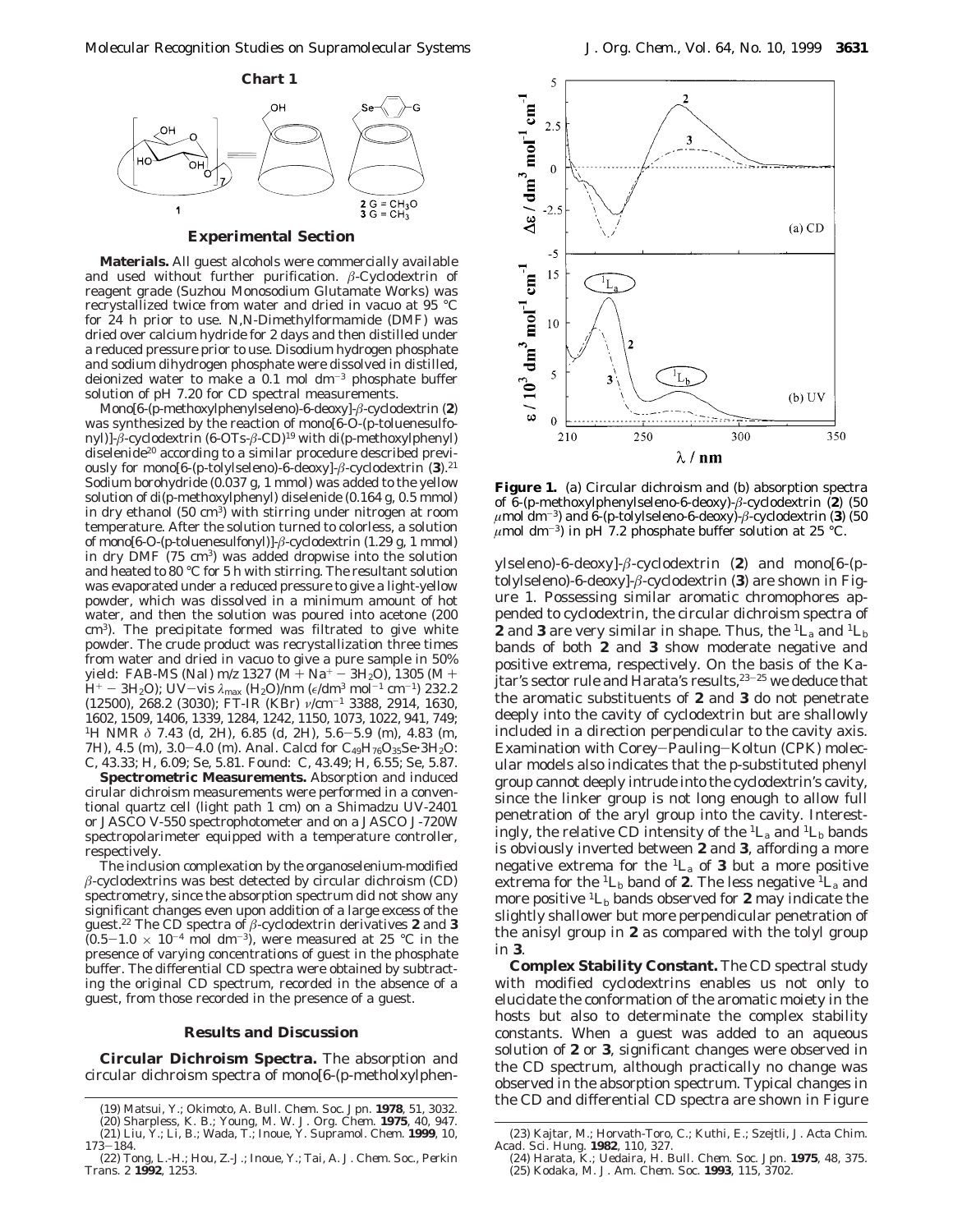

**Figure 2.** (a) CD and (b) differential CD spectral changes of phosphate buffer solution of 6-(*p*-methoxylphenylseleno-6 deoxy)- $\beta$ -cyclodextrin (2) (0.1 mmol dm<sup>-3</sup>) in the presence of cyclopentanol, added as a guest. The concentration of cyclopentanol is (from a to k): 0, 3.1, 6.1, 9.2, 15.3, 21.4, 27.6, 36.8,  $45.9, 61.3,$  and 76.6 mmol dm<sup>-3</sup>, respectively.

2 for the complexation of cyclopentanol with **2**. Similar spectral changes were observed with **3** upon addition of guests.

Assuming the 1:1 host:guest stoichiometry, the complexation of guest (G) with host cyclodextrin (H) is expressed by eq 1.

$$
H + G \stackrel{K_S}{\Longleftarrow} H \cdot G \tag{1}
$$

 $H + G \rightleftharpoons H \cdot G$  (1)<br>The CD spectral change ( $\Delta \Delta \epsilon$ ) upon addition of guest, where  $\Delta\Delta\epsilon = \Delta\epsilon$  (with guest) -  $\Delta\epsilon$  (without guest), is assumed to be proportional to the concentration of inclusion complex produced, i.e.  $\Delta\Delta \epsilon = \alpha[H\cdot G]$ . The proportionality coefficient  $\alpha$  is taken as a sensitivity factor for the CD change induced by the addition of one molar guest, or a quantitative measure of the conformational changes upon complexation.<sup>22,26</sup> Then, the complex stability constant  $(K<sub>S</sub>)$  is expressed by eq 2:

$$
K_{\rm S} = \frac{[\rm H \cdot \rm G]}{[\rm H][\rm G]} = \frac{\Delta \Delta \epsilon / \alpha}{([\rm H]_0 - \Delta \Delta \epsilon / \alpha)([\rm G]_0 - \Delta \Delta \epsilon / \alpha)} \tag{2}
$$

where  $[H]_0$  and  $[G]_0$  denote the initial concentrations of host and guest, respectively. Equation 2 is solved for ∆∆∈ to give eq 3.

$$
\Delta\Delta\epsilon = {\alpha([H]_0 + [G]_0 + 1/K_S) \pm \over \sqrt{\alpha^2([H]_0 + [G]_0 + 1/K_S)^2 - 4\alpha^2[H]_0[G]_0}}/2
$$
 (3)

Using the nonlinear least squares curve-fitting method,<sup>26</sup> we obtained the complexation stability constant for each host-guest combination. Figure 3 illustrates some rep-



**Figure 3.** Curve-fitting analyses for complexations of cyclopentanol  $(\triangle)$  and  $(+)$ -menthol  $(\triangle)$  with **2** and *n*-butanol  $(\triangle)$  with **3**.

resentative plots of experimental and calculated data obtained by using eq 3, in which no serious deviations are observed. The excellent curve fits indicate not only that the stability constants obtained are reliable but also that the host-guest complexation by the cyclodextrin derivatives proceeds through the 1:1 stoichiometry. The isobestic points observed in each CD titration plot further confirm the simple one-step transformation from free host to the final 1:1 complex.

**Molecular Recognition.** The stability constant ( $K_S$ ), Gibbs free energy change (-∆*G*°), and sensitivity factor ( $\alpha$ ) for the inclusion complexation of **2** and **3** with a series of alkanol guests are listed in Table 1. For comparison purposes, the complex stability constants reported for the complexation of native *â*-cyclodextrin with several acyclic and cyclic alkanols are also included in Table 1.

Guest's Size. It is believed that the host-guest complexation by cyclodextrin involves several weak forces, including van der Waals, hydrophobic, electrostatic, dipole-dipole, and hydrogen-bonding interactions. For several years, we have been interested in determining the major contributor(s) to the inclusion and molecular recognition behavior displayed by native and modified cyclodextrin.13,16-18,21,26,28,29 As can be seen from Table 1, both native (1) and modified  $\beta$ -cyclodextrins (2, 3) can discriminate the chain length and ring size of guest molecules with moderate selectivities, displaying a gradually increasing tendency in *K*<sub>S</sub>. In other words, the guest's shape and size appear to be the predominant factors that determine the complex stability upon complexation of such simple guests such as alcohols with cyclodextrins. For all hosts examined, the stability constants obtained for a series of acyclic alcohols increase with extending the alkanol's chain length from 4 to 7. The corresponding cyclic alcohols show quite similar complexation behavior but afford binding constants which are greater by a factor of 3 to 5 than those obtained with the corresponding acyclic alcohols. On the basis of these results, we deduce that both van der Waals and hydrophobic interactions mainly contribute to inclusion complexation by cyclodextrins, as these two force are closely related to the distance between host and guest. To visualize the global profiles of the inclusion complexation, the Gibbs free energy

<sup>(26)</sup> Inoue, Y.; Yamamoto, K.; Wada, K.; Everitt, S.; Gao, X.-M.; Hou, Z.-J.; Tong, L.-H.; Jiang, S.-K.; Wu, H.-M. *J. Chem. Soc., Perkin Trans. 2* **1998**, 1807.

<sup>(27)</sup> Matsui, Y.; Mochida, K. *Bull. Chem. Soc. Jpn.* **1979**, *52*, 2808.

<sup>(28)</sup> Rekharsky, M. V.; Mayhew, M. P.; Goldberg, R. N.; Ross, P.

D.; Yamashoji, Y.; Inoue, Y. *J. Phys. Chem. A* **1997**, *101*, 87. (29) Rekharsky, M. V.; Inoue, Y. *Chem. Rev.* **1998**, *98*, 1875.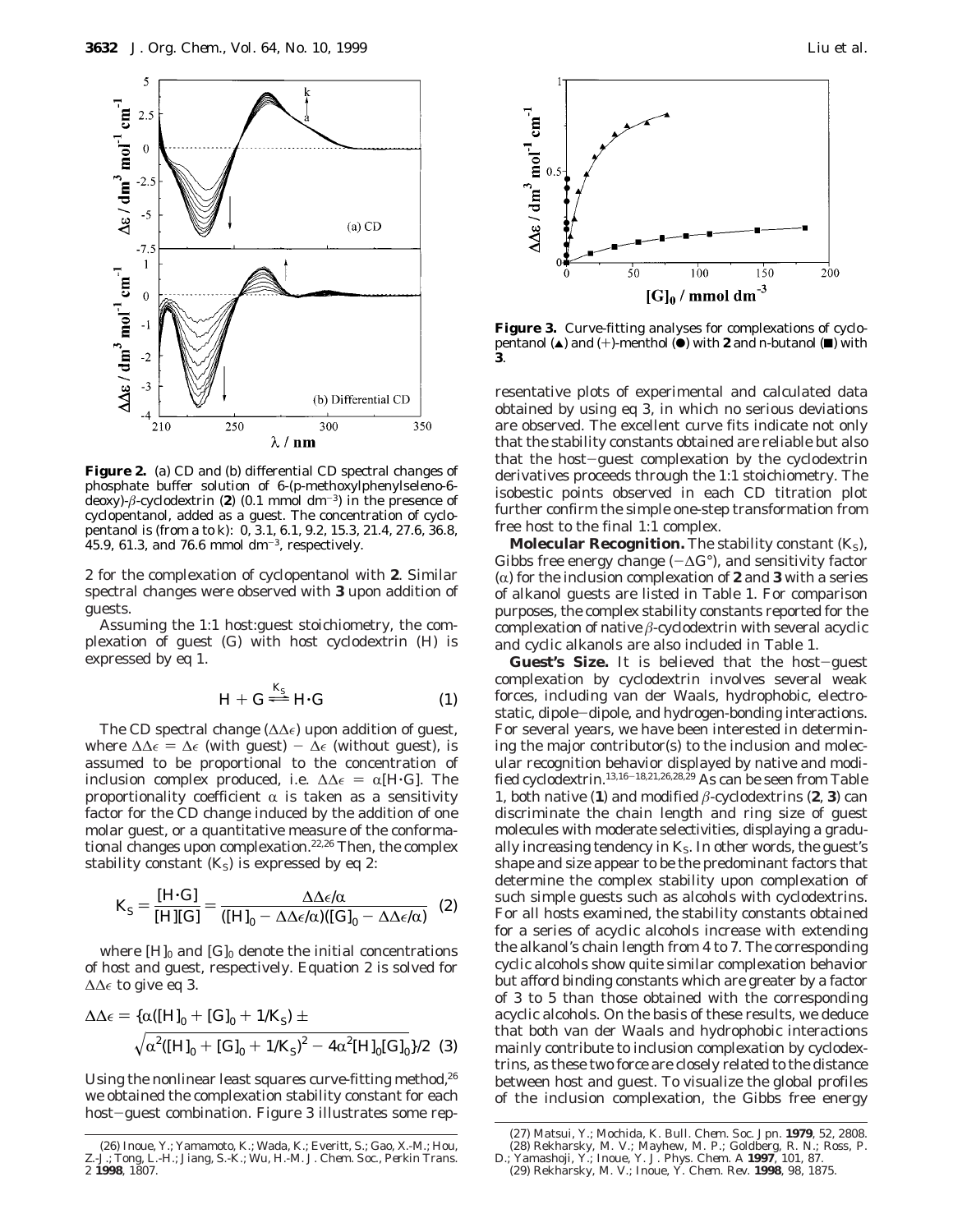Table 1. Stability Constant (*K*<sub>S</sub>) and Gibbs Free Energy Change  $(-\Delta G^{\circ})$  for the Inclusion Complexation of *â***-Cyclodextrin (1), 6-(***p***-Methoxylphenylseleno-6-deoxy)-***â***-cyclodextrin (2),**

| and 6- $(p$ -Tolylseleno-6-deoxy)- $\beta$ -cyclodextrin (3) with |  |
|-------------------------------------------------------------------|--|
| Some Aliphatic Alcohols in Phosphate Buffer (pH 7.20,             |  |
| 0.1 mol dm <sup>-3</sup> ) at 25 °C                               |  |
|                                                                   |  |

|                |                      |         |      | $-\Delta G^{\circ}/$          | $\Delta \Delta G^{\circ}$ / |                 |                   |
|----------------|----------------------|---------|------|-------------------------------|-----------------------------|-----------------|-------------------|
| host           | guest                | $K_{S}$ |      | $log K_S$ J mol <sup>-1</sup> | $J \mod 1$                  | $\alpha$        | ref               |
| 1              | 1-butanol            | 16.6    | 1.22 | 7.0                           |                             |                 | a                 |
|                | 1-pentanol           | 63      | 1.80 | 10.3                          |                             |                 | a                 |
|                | 1-hexanol            | 219     | 2.34 | 13.3                          |                             |                 | a                 |
|                | cyclopentanol        | 174     | 2.24 | 12.76                         |                             |                 | b                 |
|                | cyclohexanol         | 708     | 2.85 | 16.3                          |                             |                 | b                 |
|                | cyclooctanol         | 4365    | 3.64 | 20.8                          |                             |                 | b                 |
| $\overline{c}$ | 1-butanol            | 7.4     | 0.87 | 4.95                          |                             | 1410            | $\overline{c}$    |
|                | 1-pentanol           | 20.6    | 1.31 | 7.50                          |                             | 5020            | $\mathcal{C}_{0}$ |
|                | 1-hexanol            | 48      | 1.68 | 9.60                          |                             | 5790            | $\mathcal{C}$     |
|                | 1-heptanol           | 138     | 2.14 | 12.21                         |                             | 6500            | $\mathcal{C}_{0}$ |
|                | $(S)-(+)$ -2-octanol | 291     | 2.46 | 14.06                         | 0.26                        | 4680            | $\mathcal{C}$     |
|                | $(R)-(-)$ -2-octanol | 323     | 2.51 | 14.32                         |                             | 4120            | $\mathcal{C}_{0}$ |
|                | cyclopentanol        | 59.8    | 1.78 | 10.14                         |                             | 9420            | $\overline{c}$    |
|                | cyclohexanol         | 183     | 2.26 | 12.91                         |                             | 11410           | $\mathcal{C}$     |
|                | 1-adamantanol        | 7300    | 3.86 | 22.05                         | 1.72                        | 66940           | $\mathcal{C}$     |
|                | 2-adamantanol        | 14600   | 4.16 | 23.77                         |                             | 17260           | $\mathcal{C}$     |
|                | $(+)$ -borneol       | 4330    | 3.64 | 20.76                         | 1.06                        | 17340           | $\mathcal{C}$     |
|                | $(-)$ -borneol       | 6650    | 3.82 | 21.82                         |                             | 14020           | $\overline{c}$    |
|                | $(+)$ -menthol       | 1230    | 3.09 | 17.64                         | 1.05                        | 18060           | $\mathcal{C}$     |
|                | $(-)$ -menthol       | 1880    | 3.27 | 18.69                         |                             | 23090           | $\mathcal{C}_{0}$ |
| 3              | 1-butanol            | 12.8    | 1.11 | 6.32                          |                             | 1380            | $\epsilon$        |
|                | 1-pentanol           | 42.9    | 1.63 | 9.32                          |                             | 1690            | $\mathcal{C}$     |
|                | 1-hexanol            | 80.8    | 1.91 | 10.89                         |                             | 1650            | $\mathcal{C}$     |
|                | 1-heptanol           | 276     | 2.44 | 13.93                         |                             | 2110            | $\mathcal{C}$     |
|                | cyclopentanol        | 113     | 2.05 | 11.72                         |                             | 1740            | $\overline{c}$    |
|                | cyclohexanol         | 590     | 2.77 | 15.82                         |                             | $1690\text{ c}$ |                   |
|                | cyclooctanol         | 4440    | 3.65 | 20.82                         |                             | 4520            | $\overline{c}$    |
|                | 1-adamantanol        | 278000  | 5.44 | 31.07                         | 1.11                        | 7670            | $\epsilon$        |
|                | 2-adamantanol        | 434600  | 5.64 | 32.18                         |                             | 7000            | $\mathcal{C}_{0}$ |
|                | $(+)$ -borneol       | 14300   | 4.16 | 23.72                         | 1.31                        | 6740            | $\mathcal{C}$     |
|                | $(-)$ -borneol       | 24300   | 4.39 | 25.03                         |                             | 7430            | $\epsilon$        |
|                | $(+)$ -menthol       | 2470    | 3.39 | 19.36                         | $-2.38$                     | 11100           | $\epsilon$        |
|                | $(-)$ -menthol       | 944     | 2.97 | 16.98                         |                             | 13180           | $\mathcal{C}$     |
|                |                      |         |      |                               |                             |                 |                   |

*<sup>a</sup>* Reference 27. *<sup>b</sup>* Reference 28. *<sup>c</sup>* This work.



**Figure 4.** Gibbs free energy change  $(-\Delta G^{\circ})$  plotted as a function of the number of methylenes  $(N<sub>C</sub>)$  in the guest molecule for the complexation of a series of 1-alkanol  $(\nabla)$  for **1**,  $\blacktriangle$  for **2**, and  $\triangle$  for **3**) and cycloalkanols ( $\blacktriangle$  for **1**,  $\blacklozenge$  for **2**, and  $\heartsuit$ for **3**) with **1**, **2**, and **3** in pH 7.2 phosphate buffer solution.

changes ( $-\Delta G$ °) are plotted as a function of the number of methylenes  $(N_c)$  in the guest molecule for the complexation of acyclic and cyclic alcohols with native and modified  $\beta$ -cyclodextrins **1–3**.

As can be seen from Figure 4, the complex stabilities (-∆*G*°) for the complexation of acyclic and cyclic alcohols with **1**, **2**, and **3** increase practically linearly with increasing  $N<sub>C</sub>$  in all cases. This is often the case in the other host-guest combinations<sup>26,29</sup> and demonstrates that the size-fit relationship between host and guest plays a crucial role in molecular recognition. To quantitatively recognize the guest's size/shape effect, the unit increments per methylene  $(-d\Delta G^{\circ}/dN_c)$  are calculated from the data listed in Table 1. Although the substituent introduced and therefore the conformation of two cyclodextrin derivatives **2** and **3** are different considerably, the unit increments are the same for these two cyclodextrins. Irrespective of the hosts employed, the unit increments obtained are 2.4 kJ mol<sup>-1</sup> for alkanols and 2.9 kJ mol-<sup>1</sup> for cycloalkanols. These values are somewhat smaller than the corresponding values (3.1 and 3.5 kJ mol-1, respectively) calculated from the thermodynamic data compiled by Rekharsky and Inoue.<sup>29</sup> Although we have no clear explanation for these small but distinct discrepancies, the selenium substitution would affect the van der Waals interaction. Nonetheless, the difference in -d∆*G*°/d*N*<sup>C</sup> between acyclic and cyclic guests remains unchanged at  $0.5$  kJ mol<sup>-1</sup>, indicating more intimate interactions for cyclic guests.

More interestingly, if the data for  $(+)$ -menthol and  $(-)$ borneol are plotted as  $C_{10}$  alcohols at  $N_c = 10$  in Figure 4, one finds that these data points fall on or near the lines of acyclic and cyclic alkanols, respectively. This means that  $(-)$ -borneol has the same stability constant with cyclodecanol and (+)-menthol has a very similar stability constant with *n*-decanol when they form complexes with **2** and **3**. These agreements may be taken as simple coincidence since the antipodes give different binding constants, yet no such coincidence has been reported for the lower homologues up to  $C_6$  acyclic and cyclic alcohols.29 Then, the present coincidence would imply that acyclic alcohols are folded into a quasicyclic structure in the cyclodextrin cavity, and even the cyclic alcohols are packed in a folded conformation, although the present results would be simply attributable to the differential interactions between the alcohols and the solvent water.

**Substituent Effect.** As can be seen from Table 1 and Figure 4, the cyclodextrin derivatives **2** and **3**, possessing very similar structures except for the *para* substituent, exhibit significantly different behavior upon complexation with acyclic and cyclic alcohols. Although higher binding constants are obtained with **3** rather than **2**, native cyclodextrin **1** shows still higher binding constants for most guests. These results clearly indicate that the arylselenyl groups introduced at the 6-position do not enhance the complexation ability but rather interfere with guest inclusion in the cavity, probably through the self-inclusion of the aromatic substituents. Judging from the stronger induced CD spectra observed with **2** (Figure 1), the *p*-anisyl group in **2** is self-included more deeply in the cavity than the *p*-tolyl group in **3**, thus interfering with the accommodation of external guests. We may conclude that the introduction of a self-including substituent to cyclodextrin is not favorable to enhancing the cyclodextrin's complexation ability (Scheme 1).

**Chiral and Isomer Recognition.** The data listed in Table 1 also show that the two modified *â*-cyclodextrins can recognize the differences not only in molecular size and shape of (cyclo)alkanols but also in the enantiomers of chiral guests. We have studied the complexation inclusion of various amino acids with several native and modified cyclodextrins and found that both native and most modified cyclodextrins prefer the L-isomer.16,30,31 In